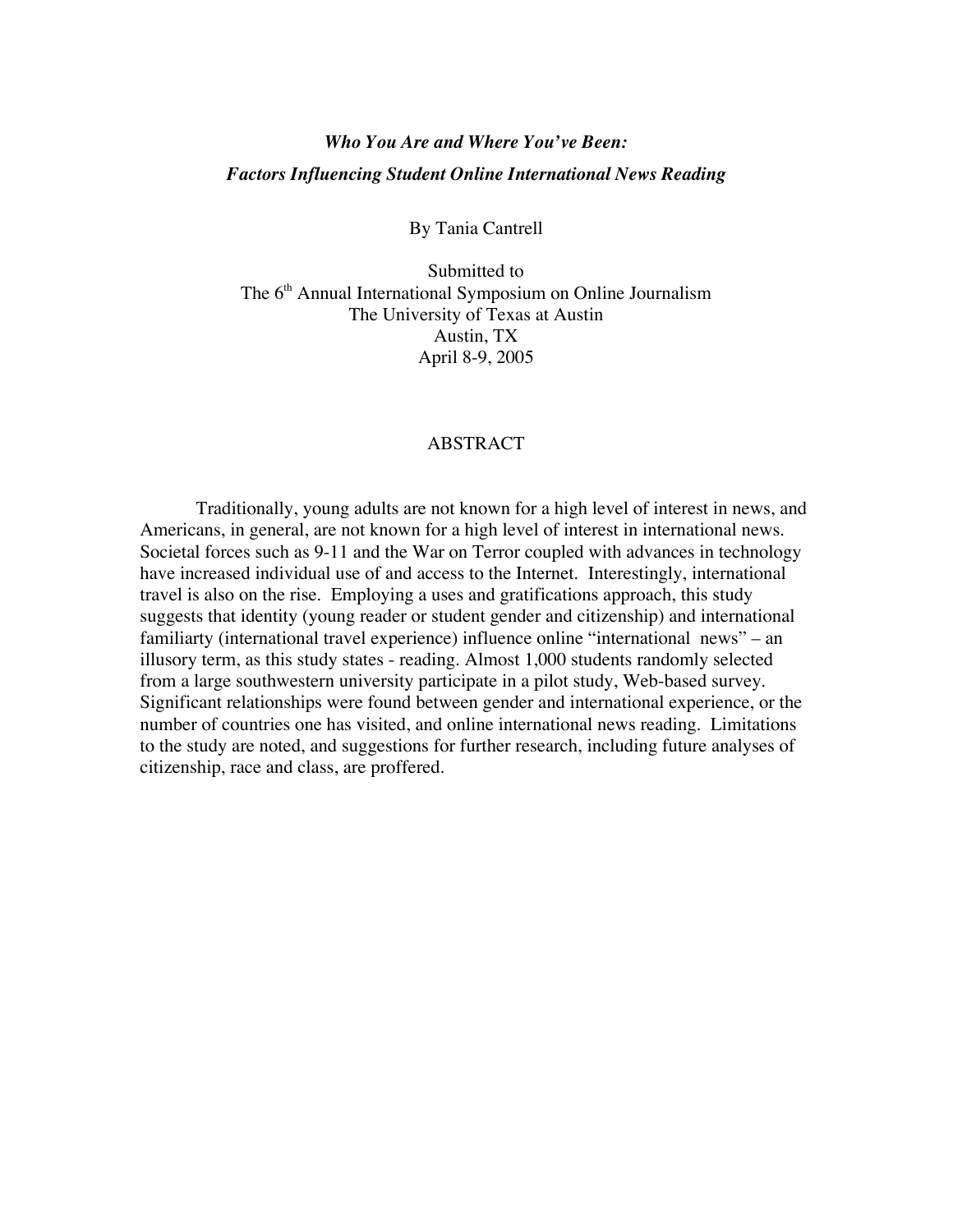Traditionally, young adults are not known for a high level of interest in news, and Americans, in general, are not known for a high level of interest in international news. Several studies substantiate this claim. For example, a recent Pew report states that one of its "…latest news media habits survey[s] has some familiar results about newspaper reading. Once again, fewer people are reading newspapers, and the declines in readership are greatest among young adults and the younger segment of the baby boom generation"<sup>1</sup>. Other reports indicate that Americans are most interested in topics such as health and education news<sup>2</sup> and that when seeking news online, the top ten most requested Web site categories relate to entertainment, humor or shopping<sup>3</sup>.

Over the last few years, editors have taken several measures, including content and medium enhancements<sup>4</sup>, to coax audiences, including young adults, online to news sites. The most successful bait for young adults to online news sites has been an increase in international news coverage<sup>5</sup>.

Two initial reasons for interest in international news stand out. One is related to societal issues; the other concerns access to technology. Regarding societal issues, the events surrounding Sept. 11 and the resulting War on Terror cannot be understated. Although international news reading had "eroded steadily since the end of the Vietnam War," the Sept. 11 World Trade Center and Pentagon attacks<sup>6</sup> reversed that. "The demand for news and information on September 11 also spilled over to the Internet. For the first time, the Internet was viewed as an alternative channel for obtaining in-depth news and information", and this trend has not ended<sup>7</sup>. As an example, Knight Ridder/Tribune Information Services experienced a 30 percent increase in Web site purchases and signed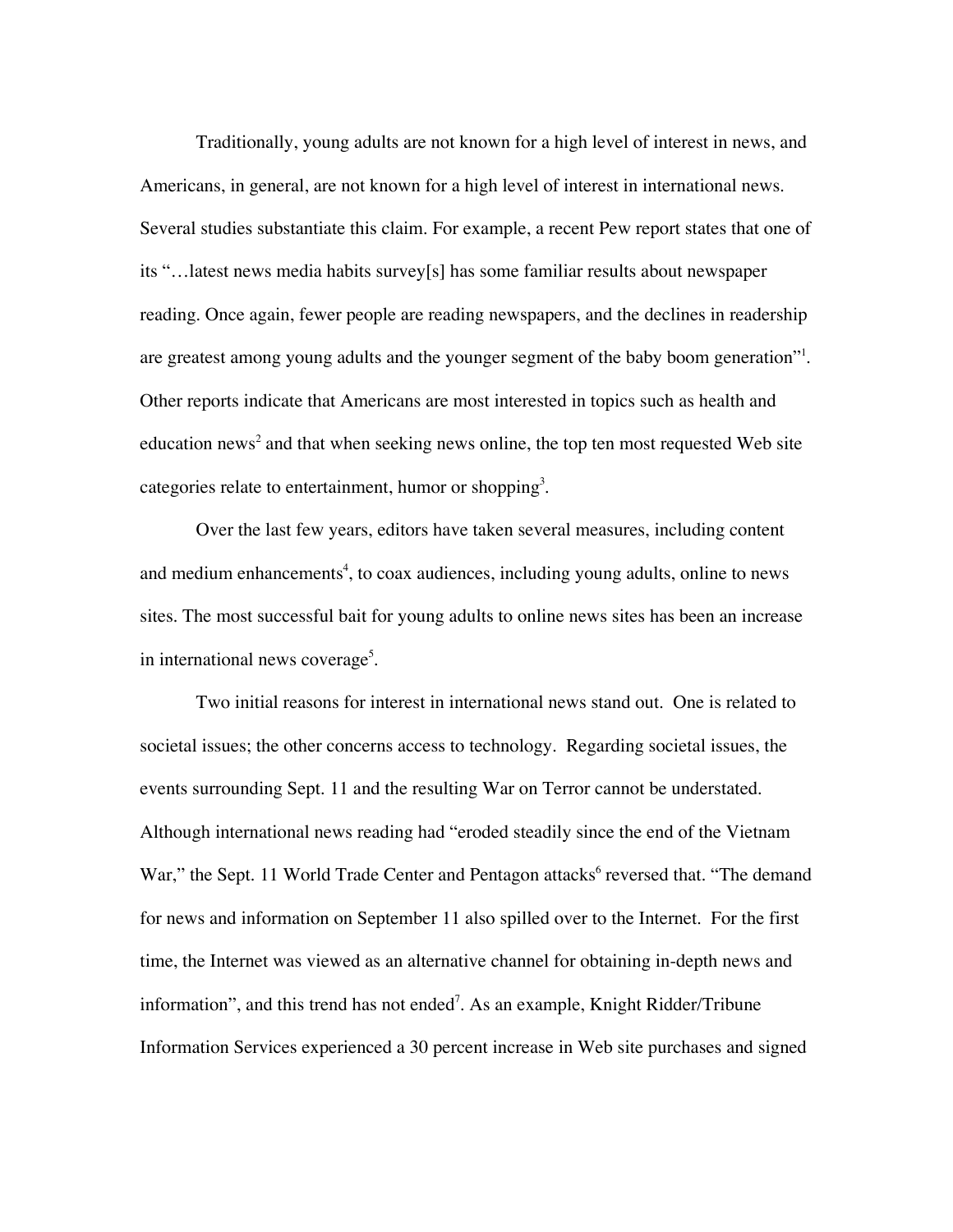on 16 college newspapers for its campus news service within one month of the attacks  $8$ . Further, a variety of Web sites were consulted during last year's war in Iraq; "the web sites that people gravitated to most were those of established institutions – first TV news sites, then newspaper sites, followed by the U.S. government site and then foreign news sites"<sup>9</sup>.

Concerning technological advances, accessibility enables the desire for information, particularly online international news, to be realized. As of "Sept. 2003, over half of the people in the United States – 150 million – went online. Various surveys indicate that half to two-thirds of those who go online use the Internet at least some of the time to get news"<sup>10</sup>.

The question rises: *Considering these events, why has an increase in international news coverage attracted a basically non-reader audience to the net for information not typically sought? In other words, what additional factors influence young adults to read international news online?* The purpose of this study is to investigate this research area, employing the uses and gratifications approach as the theoretical basis.

# *Context and Theoretical Link*

In preparing to address the research question, two sub-questions must be analyzed. First, *what is meant by "news?"* And second, *which group of young adults is turning to the Web for such information, and why?*

Concerning the definition of "news", industry analysts question this, claiming that news has transformed at least since the turn of the millennium. "As we at MSNBC.com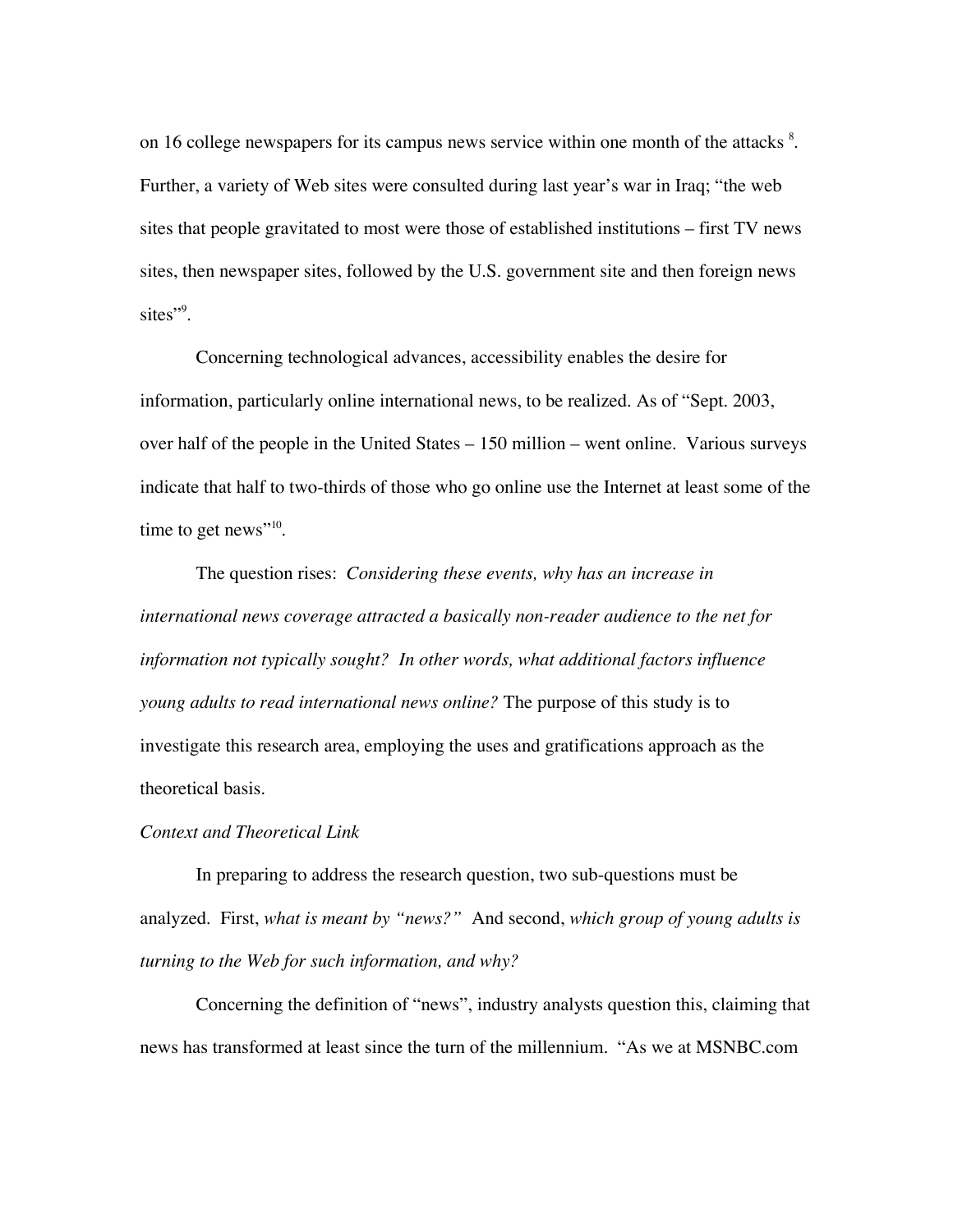enter our fifth year as an Internet new*s* organization, it is clearer than ever that the Internet is not only redefining news, it's changing viewing patterns, creating new methods of storytelling and, most importantly, re-engaging people in the world of public affairs"<sup>11</sup>. Further, academics have stretched this idea to also inquire what the meaning of "international news" is. Although the definition remains blurred, researchers have found that stories about ordinary people with foreign datelines are the most interesting to American audiences paying attention to international news $^{12}$ .

Regarding who is reading and why, academics have also learned that with the changes in online news, segments of the population have reacted differently; gender plays a significant role not only in technology adoption $13$ , but also in online news searching. Although the gender gap between males and females using the Internet is lessening, and this as a function of experience and/or familiarity with the medium<sup>14</sup>, differences among gender preferences for online news topics persist<sup>15</sup> as does time spent daily with the medium (studies indicate that males spend almost twice as much time online reading news than do females)<sup>16</sup>. Age also plays a large role; those 18-34 spend a significantly larger amount of time (74 minutes a day) online than those 35 and older (47 minutes a  $\text{day})^{17}$ .

In short, a gender component, particularly among what can be classified as young adults, influences who is reading online international "news". In addition, that the Internet has emerged as a unique news provider, especially for various audience segments, is obvious. Part of the reason why relates to the medium itself and its userability; users can tailor information searches to meet their specific objectives and enjoy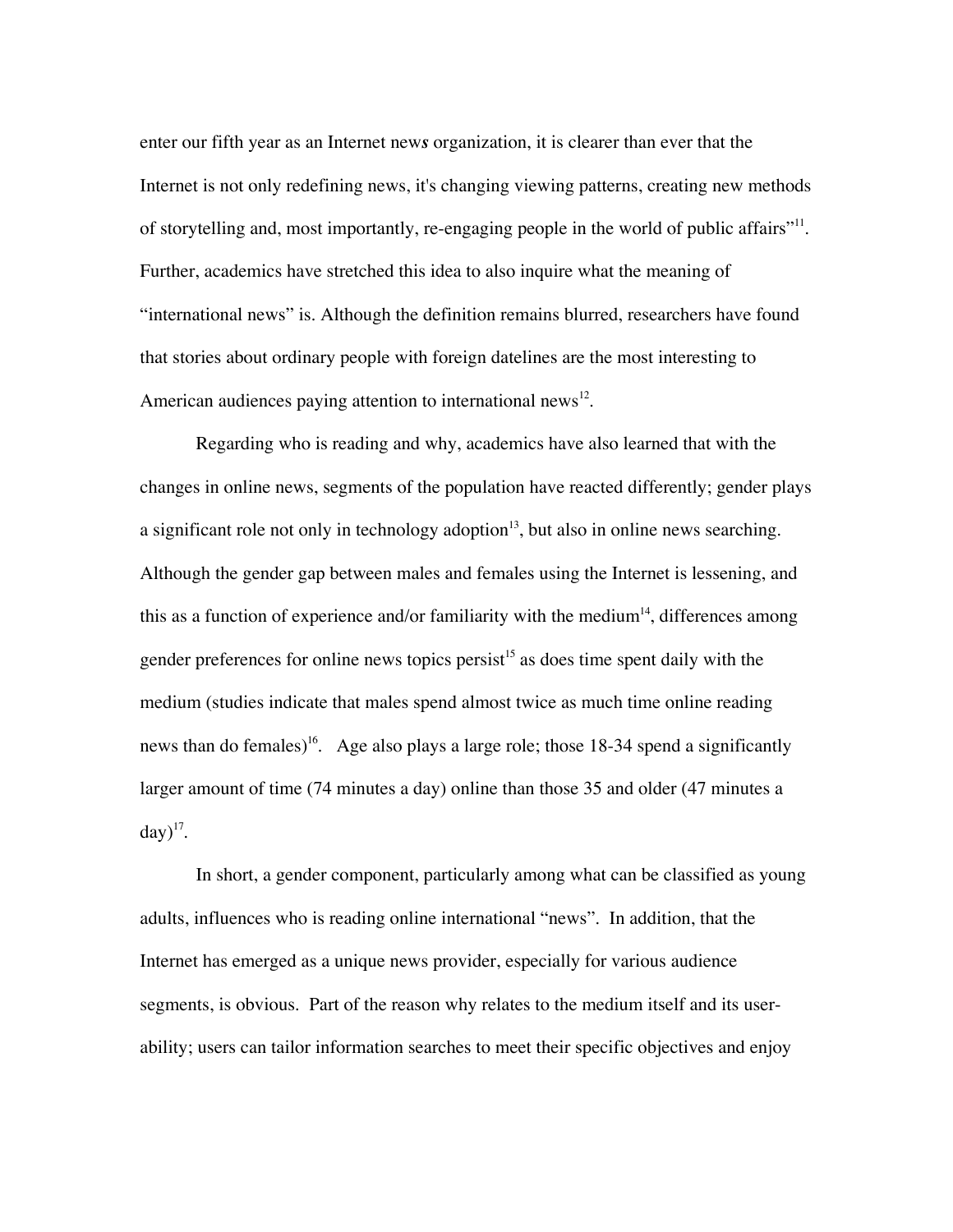the medium's immediacy as well as its flexibility<sup>18</sup>. Another relates to an additional component of technology and "internationalness": international travel. While international travel decreased initially after 9-11<sup>19</sup>, it is on the increase again<sup>20</sup>, primarily among young adults $^{21}$ .

Theoretically speaking, the uses and gratifications approach to media studies proposes a rationale to explain why young adults could be reading online international news. It specifies that media audiences are proactive in their media content and medium selection, and they hope to derive specific gratifications from their media involvement.

The uses and gratifications approach, to offer a brief overview, has progressed through at least three stages of development $^{22}$ , and it dates back as early as the 1940s and 1950s. At that time, researchers turned from a more passive audience understanding, with questions such as what the media do to people, to a more active audience interpretation, with studies concerning what people do with their media $^{23}$ . Scholarship focusing on the more active role of the audience became apparent through, for example, Berelson's late1940s study of newspaper reading motivations<sup>24</sup>. He surmised that newspaper audiences used their medium for such gratifications as "information and interpretation of public affairs, a tool for daily living, respite/escape, social prestige and social contact"<sup>25</sup>.

International research applying this approach has been based on a common set of assumptions. Linked with Berelson's study, those include:

- Media use is goal directed; mass media are used to satisfy specific needs, drawn from one's social environment;
- Receivers select the types of media and media contents to fulfill their needs;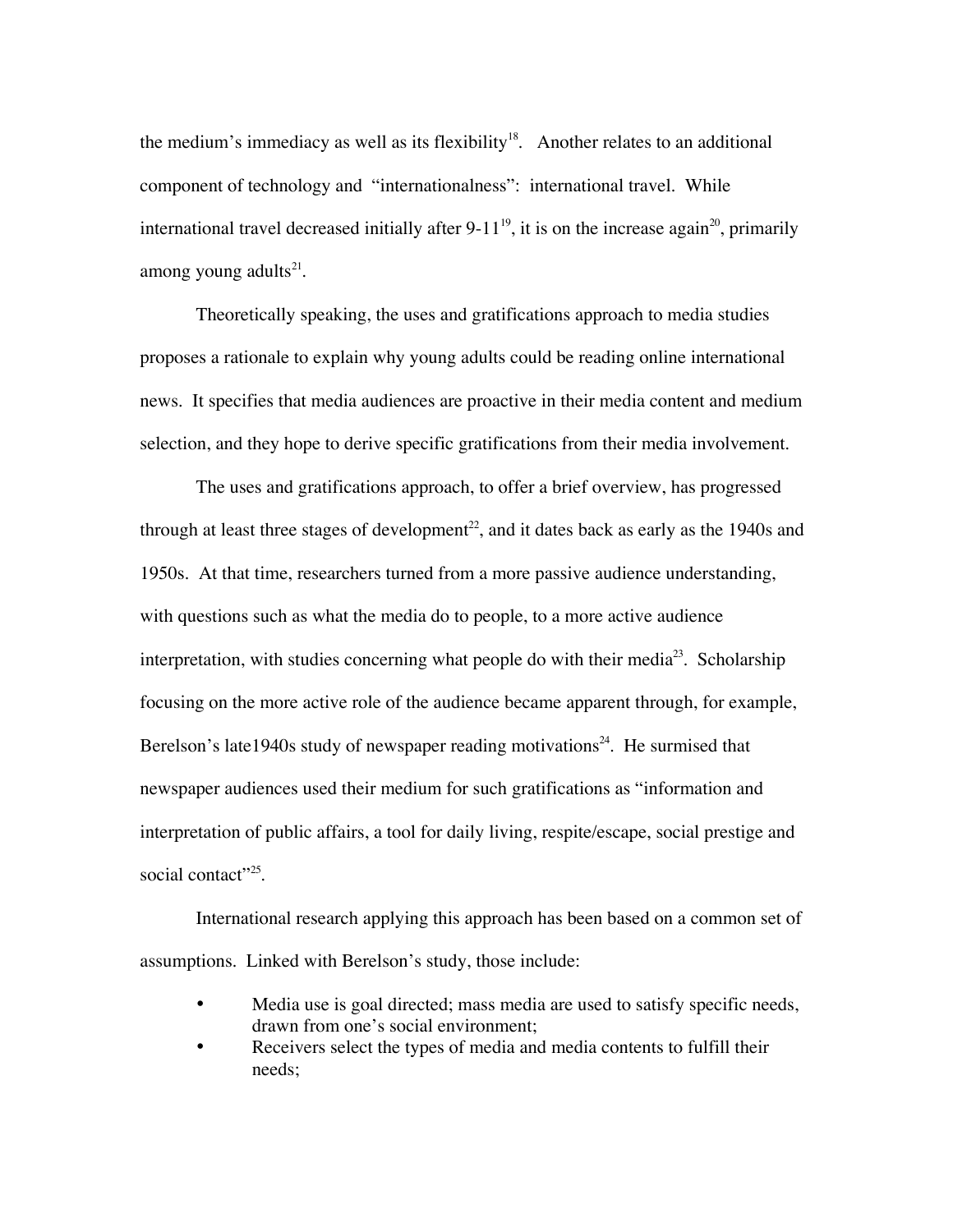• The media compete with other sources of need satisfaction, such as friends, family, etc.; and

Audience members are aware of their needs and reasons for using media.<sup>26</sup> McQuail reports further that "the process of media selection as described by Katz et al. [those given credit for the approach's origin] (1974: 20)... [is] concerned with: (1) the social and psychological origins of (2) needs which generate (3) expectations of (4) the

mass media or other sources which lead to (5) differential exposure (or engaging in other activities), resulting in  $(6)$  need gratification and  $(7)$  other consequences"<sup>27</sup>. Melding these perspectives, the uses and gratifications approach argues that media audience members are proactive in their media choices and media content consumption, as per varying sets of experiences, desires and motivations. These sets can be collapsed into four general categories, namely surveillance, or the cognitive ordering of the environment; curiosity, or the need to know about particular events or phenomena; diversion, or escape; and personal identity, or sense of self-meaning"<sup>28</sup>.

Critics of the uses and gratifications paradigm argue that it cannot be used to justify audience behavior for a number of reasons. They claim, for example, that the perspective is non-theoretical, is vague in defining key concepts such as "needs," is methodologically handicapped in that it is "basically nothing more than a data-collecting strategy," focuses too narrowly on the individual, and neglects the problem of media hegemony<sup>29</sup>. Despite these criticisms, the uses and gratifications approach offers a unique and plausible perspective for explaining audience power, or, in this instance, the ability to choose not only a medium of choice, but also the kind of information one wants from that medium.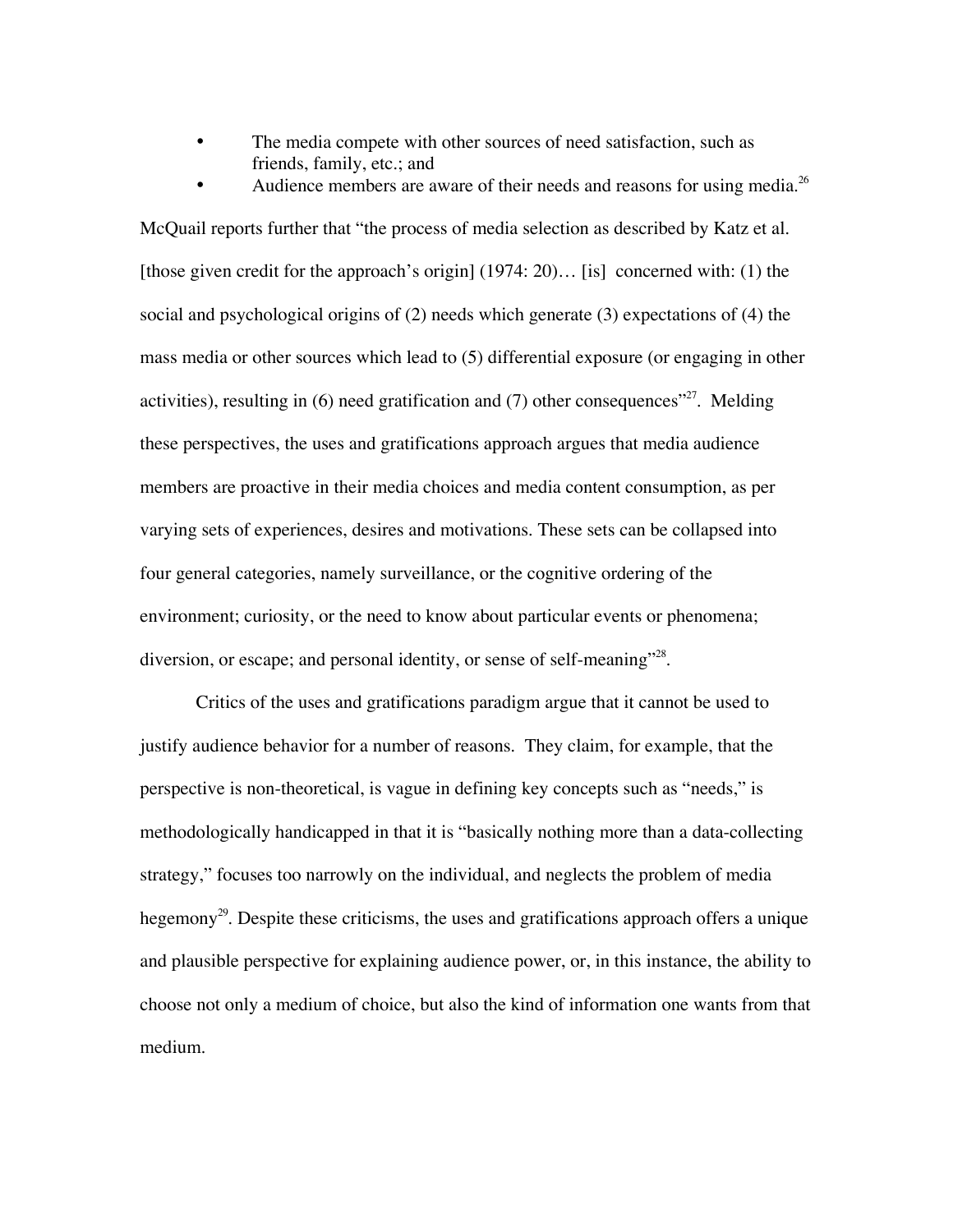Many applications of the uses and gratifications model exist<sup>30</sup>, but few apply directly to the study of online/Internet news, and even fewer relate particularly to online international news. By examining factors of user identity (gender) and experience (defined here as international travel), it is hoped that this study will contribute not only to the "theoretical" development of the uses and gratifications approach, but also to the general understanding of needs influencing a younger audience's online international news preference. Particular to this study, the uses and gratifications model offers a way to explain factors influencing audience medium and content choice; students' identity – defined for this study as their gender - and experiences – based upon their degree of international travel, as previously indicated, coupled with their desires and motivations to learn more, influence their medium of choice, the Internet, and its contents, international news.

These ideas can be stated in brief as:

based on the information regarding gender and the Internet, and applying it to this study,

**H1:** *Men will read online international news more than women will.*

Also,

# **RQ#1:** *What is the relationship between international experience and online international news reading?*

International experience, for the purpose of this paper, is defined by one's physical travels to locations outside the United States.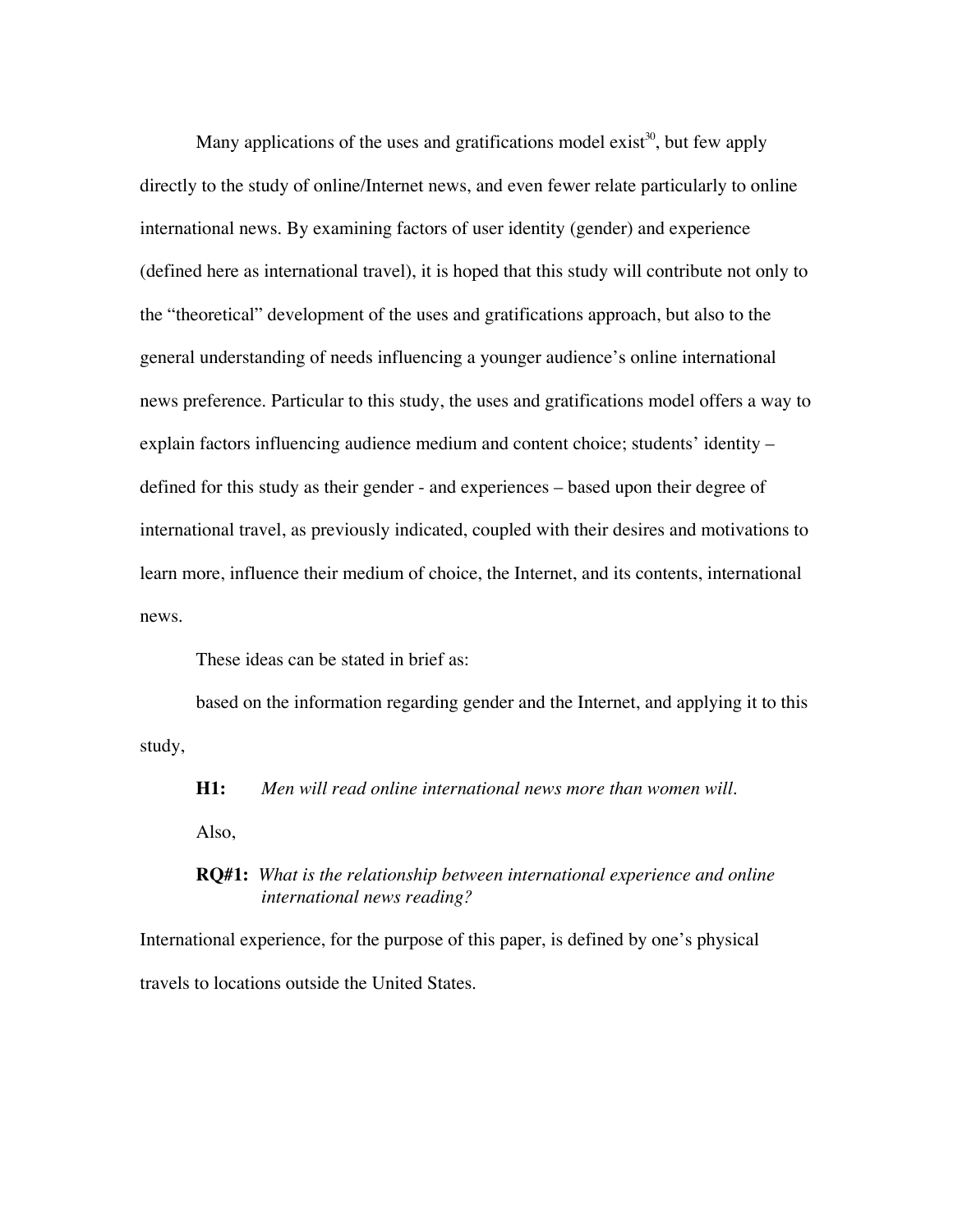### *Methodology*

A graduate research methods class surveyed 10,248 randomly selected college students at a large southwestern university. Students were randomly selected using a three-part procedure. First, email addresses of all students were collected from the university's records office; second, a systematic random sample with a random start point was employed once the sampling frame and sample size were known and the skip interval calculated $31$ ; third, a listserv with the sample entries was created.

Students in the listserv were emailed a request to complete a 56-item Web-based survey. Questions concerned their media usage and/or habits, lifestyles, demographics, opinions on public affairs, etc. For example, to understand how often students read various kinds of information online, they were asked if they often, sometimes or never searched for information such as health and fitness news, sports, pornography, weather, etc., as well as local, hometown, national and international news. They were also asked how often (never, 1-2 days, 3-4 days, 5-6 days, everyday per week) they watched local news, network news, cable news, and read Internet news. Students were promised confidentiality and directed to click on a link to the questionnaire, which would be available from Nov. 4 through Nov. 10, 2003. A reminder email was sent on the third day. The survey results were automatically sent to a database.

After survey responses – which totaled 842, a response rate of about 8 percent were collected from the Web database and appropriately coded by the graduate students, the coded data were input into the computer. Even though the survey response rate appears low, it must be noted that Web surveys are a recent methodology $^{32}$  and that a data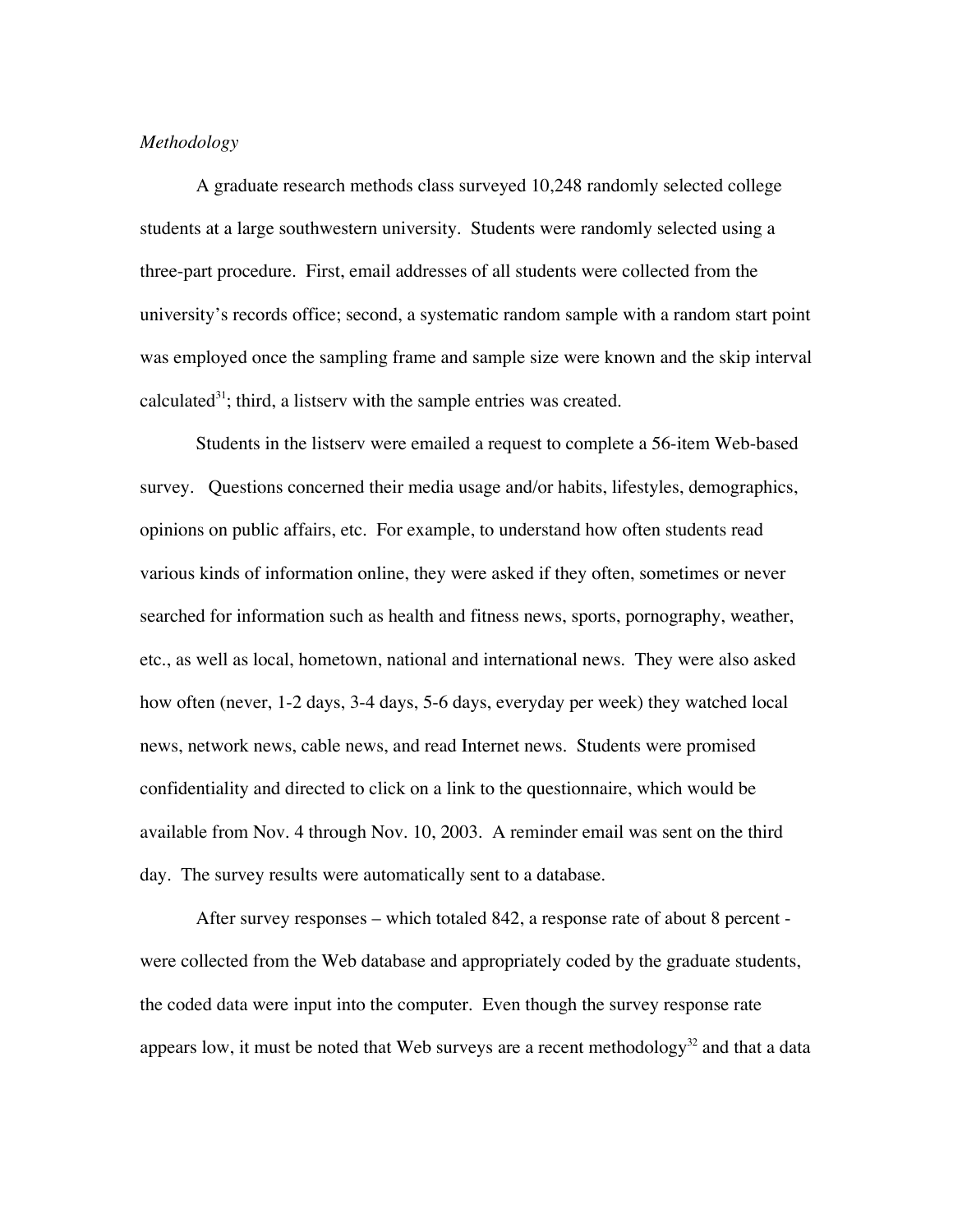pool large enough to test for statistically significance was still achieved. Frequencies, crosstabulations and other appropriate statistics for measurements at the nominal and ordinal levels were produced with SPSS, the Statistical Package for the Social Sciences.

In particular, to address the research area, *W hat factors influence young adults to read international news online?* tests centered around one hypothesis and explored one research question. To reiterate, those are:

#### **H1:** *Men will read online international news more than women will.*

# **RQ#1:** *What is the relationship between international experience and online international news reading?*

Once again, international experience has been defined as the number of one's physical travels to locations outside the United States. To measure "international experience", students were asked open-endedly how many countries they have visited. Responses will be discussed in the results section of this paper.

#### *Results*

*Sample Profile. Age and Student Classification.* Respondents ranged in age from 17 to 63 years, with 82 percent being 28 years or younger, the average age being 24 (mean), and the most common age being 20 (mode). Sixty-four percent of students are undergraduates, while 37 percent are graduates.

*Gender, Major and Race.* More female (56 percent) than male (44 percent) students participated, and students' majors varied; 26 percent of students are liberal arts majors, 16 percent are natural science majors, 13 percent are communications majors, 11 percent are architecture and business majors as well as engineering majors, 9 percent are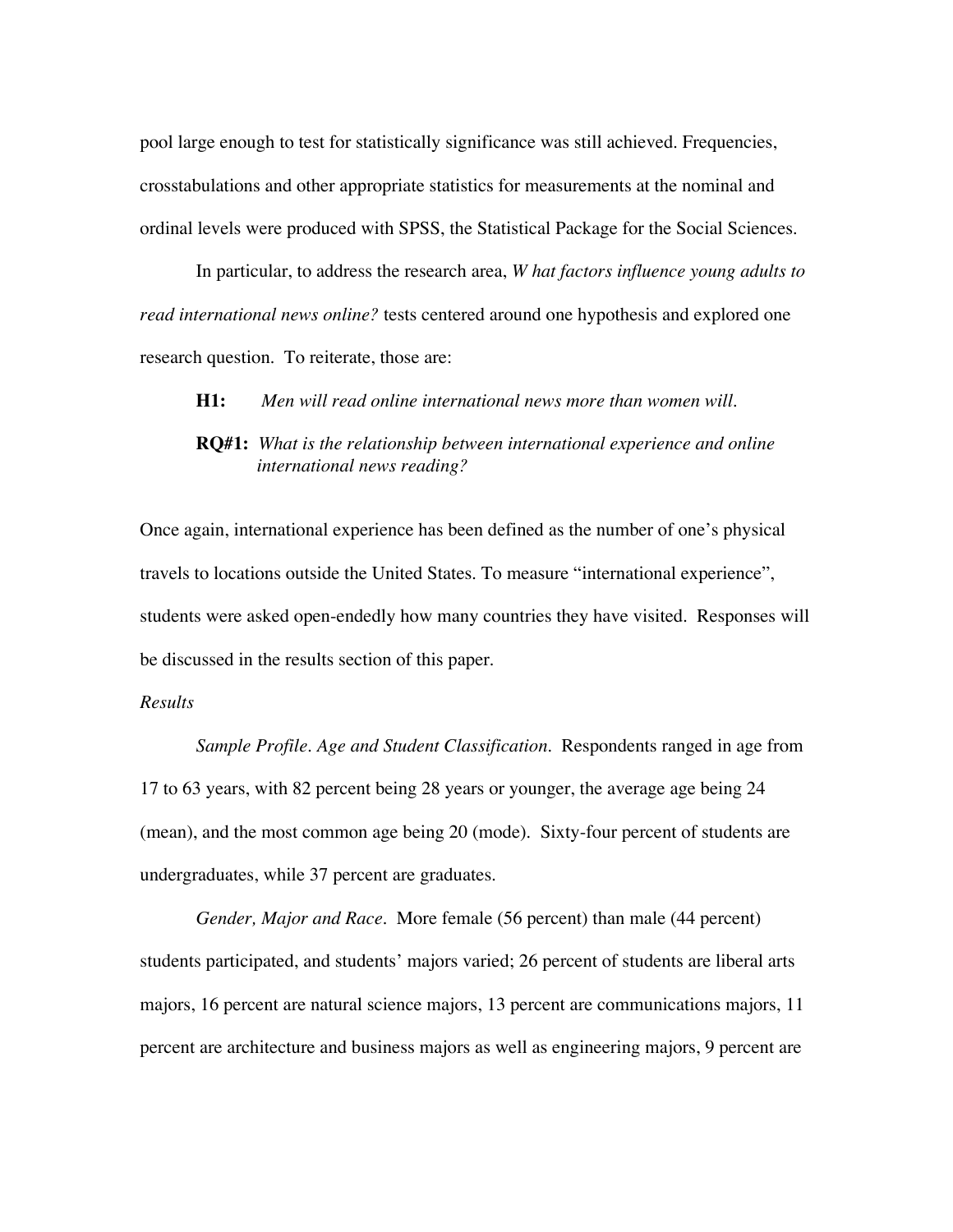fine arts and information and law majors, and 8 percent are either decided or another major. Ethnic diversity lacked; 75 percent said they are white or Caucasian, 9 percent Hispanic or Latino, 5 percent Asian American, 2 percent African American. In other words, 75 percent are Caucasian, while 25 percent are not<sup>33</sup>.

*Citizenship and Income.* The majority of students participating (96 percent) indicated they are American, and many of the students probably consider themselves as dependents, as 30 percent classified themselves in the \$100,000 or more range. Otherwise, twenty percent of students indicated that they are in the under \$20,000 range; 26 percent are grouped in the \$20,000 to \$59,999 category; and 23 percent fall in the \$60,000 to \$99,999 category.

*Reading Information Online: Focus on - International News.* Of twelve different categories of content, international news was the *second* most frequently read news category. According to Table 1, 50 percent of the respondents read international news often, and 37 percent read it sometimes. In total, 87 percent of respondents are reading online international news.

|              | <b>Periodicity for Reading Information Online</b> |       |  |  |
|--------------|---------------------------------------------------|-------|--|--|
| <b>Often</b> | <b>Sometimes</b>                                  | Never |  |  |
|              |                                                   |       |  |  |
| $\%$         | $\%$                                              | %     |  |  |
| 58           | 34                                                | 8     |  |  |
| 50           | 37                                                | 13    |  |  |
| 38           | 48                                                | 15    |  |  |
| 28           | 53                                                | 18    |  |  |
| 27           | 32                                                | 40    |  |  |
| 25           | 59                                                | 16    |  |  |
| 23           | 53                                                | 24    |  |  |
| 19           | 38                                                | 33    |  |  |
| 14           | 45                                                | 41    |  |  |
|              |                                                   |       |  |  |

| Table 1: How Often Students* Read Information Online |
|------------------------------------------------------|
| <b>Periodicity for Reading Information Onlin</b>     |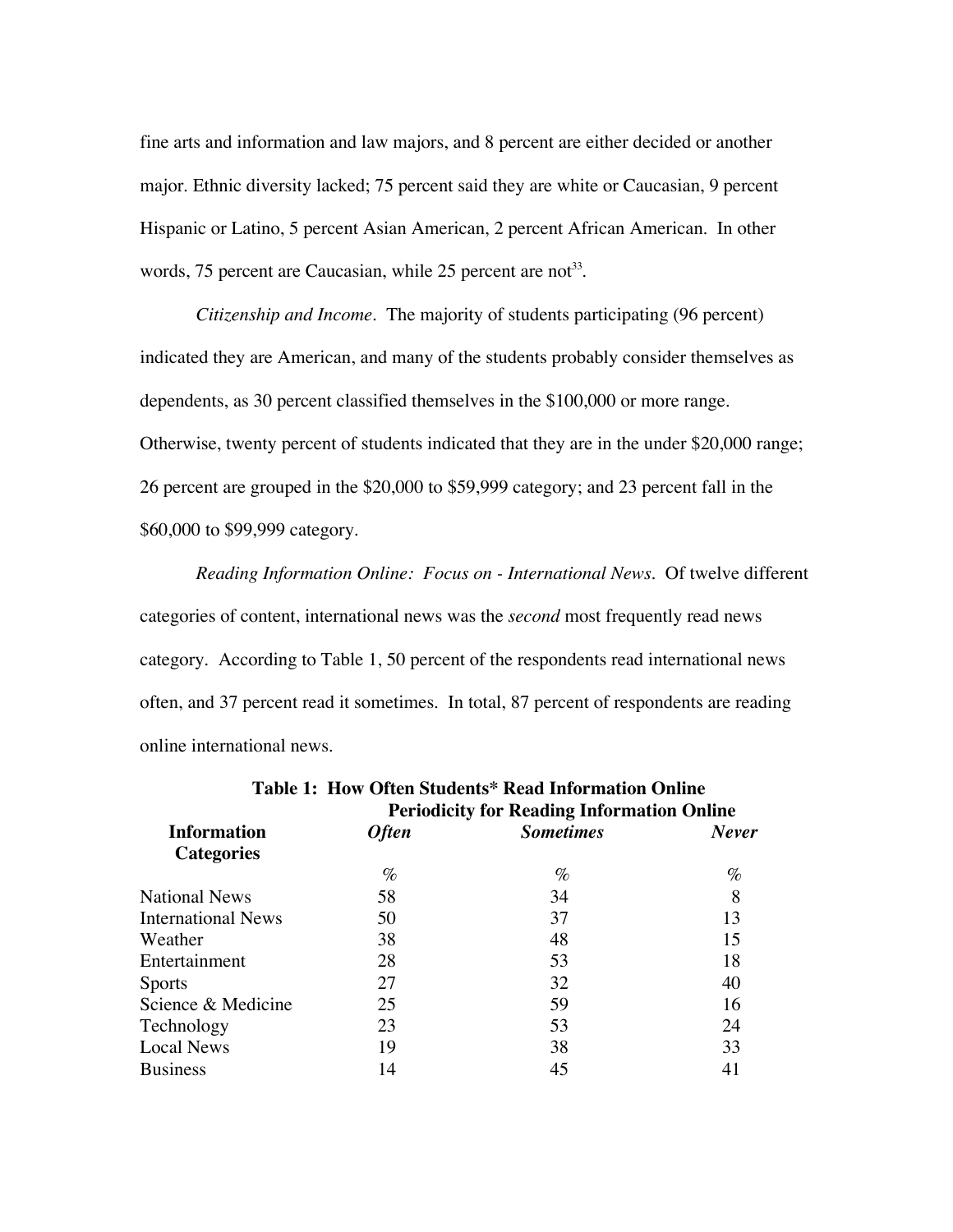| <b>Hometown News</b>       | 38           | 48 |
|----------------------------|--------------|----|
| Health & Fitness           | 58           | 29 |
| Pornography                | $2^{\prime}$ |    |
| *N ranges from 833 to 838. |              |    |

## *H1: Men will read online international news more than women will.*

Support for H1 can be found in Table 2. It shows significant differences between male and female behavior; while 56 percent of males read international news often, only 45 percent of females – still a substantial showing – do. The differences for their "sometimes" and "never" behavior are not so strong; 33 percent of men, compared with 39 percent of women, sometimes read international news, while 10 percent of men and 15 percent of women never do. In short, males (56 percent) were more likely than females (45 percent) to read international news often.

**TABLE 2: A Comparison of Male and Female Online International News Reading**

|       | Female $(\% )$ |
|-------|----------------|
| 56    | 45             |
| 33    | 39             |
| 10    | 15             |
| (357) | (464)          |
|       | Male $(\%)$    |

 $X2 = 10.7$ , d.f  $= 2$ ,  $p < .01$ , Cramer's V=.1

*RQ#1: What is the relationship between international experience and reading*

#### *international news online?*

To address this research question, international experience, as stated earlier, has been defined as the number of countries one has visited. Twenty-one percent of students said they have been to no or only one country (classified as "non-travelers"); 30 percent said they've been to two or three countries (classified as "low travelers"); 25 percent they've been to at least four but no more than seven countries (classified as "moderate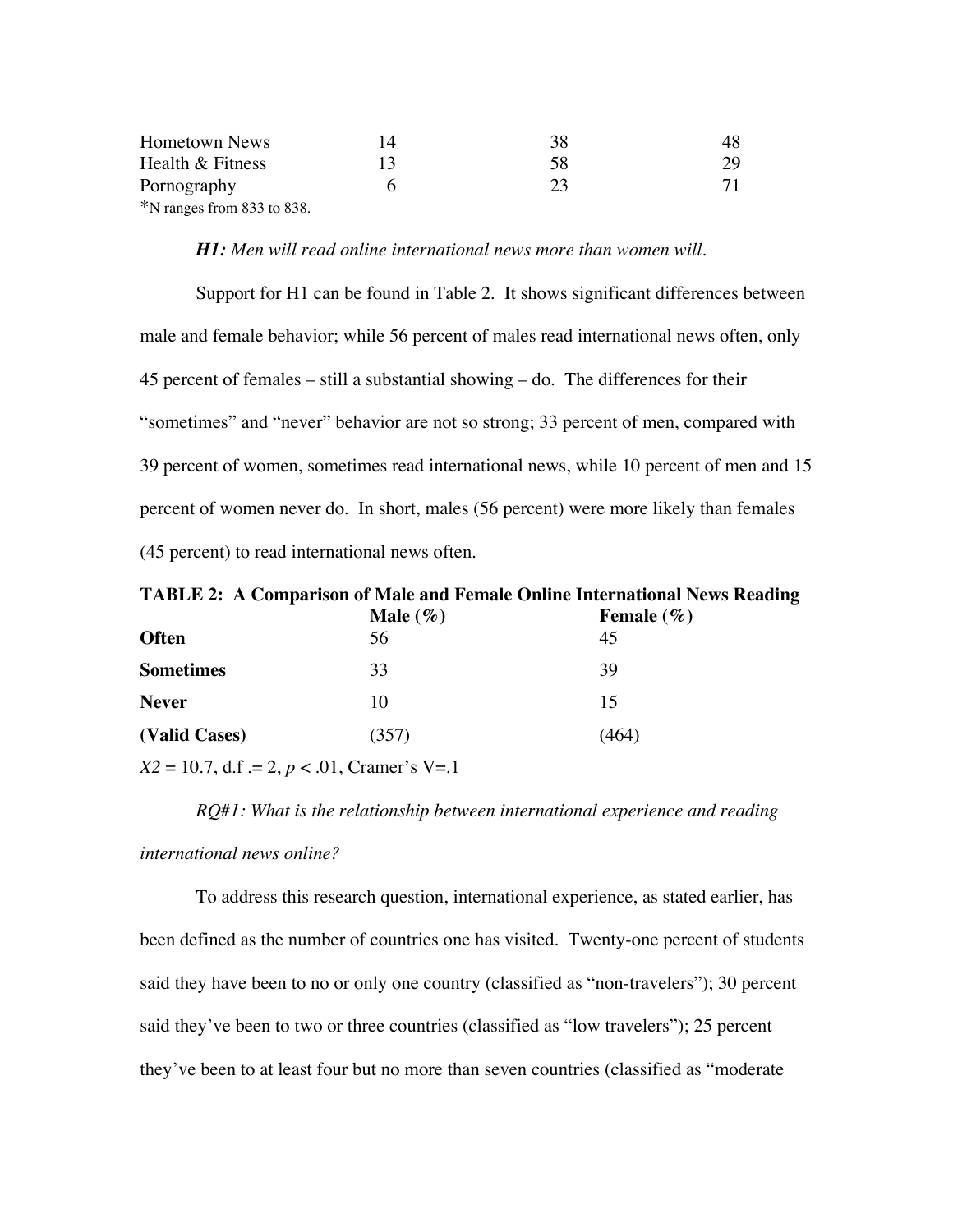travelers"); and 24 percent said they've been to more than seven countries (classified as "high travelers"). In short, almost 80 percent of students have visited two countries or more.

To see if a relationship exists between international travel experience and online international news reading, a simple cross-tabulation was run. With a p-value less than .05, a significant (although weak: tau-c=-.2, gamma=-.3) relationship exists. Table 3 shows that the more countries one has traveled to, the more likely he or she is to read international news online; 67 percent of students who are high travelers often read international news online, compared with 50 percent who are moderate travelers, 42 percent who are low travelers, or even 40 percent who are non-travelers. In other words, those students who have less international experience, or who have been to fewer if any countries, are less likely to read international news online.

|                  |                                                         | <b>TABLE 3: A Comparison of International Travel Experience</b><br>and Online International News Reading |              |                                 |
|------------------|---------------------------------------------------------|----------------------------------------------------------------------------------------------------------|--------------|---------------------------------|
|                  | <b>Non-travelers</b><br>$(\%)$                          | Low<br>Travelers $(\% )$ Travelers                                                                       | Moderate     | <b>High Travelers</b><br>$(\%)$ |
| <b>Often</b>     | 40                                                      | 42                                                                                                       | $(\%)$<br>50 | 67                              |
| <b>Sometimes</b> | 40                                                      | 40                                                                                                       | 40           | 28                              |
| <b>Never</b>     | 19                                                      | 19                                                                                                       | 10           | 6                               |
| (Valid Cases)    | (178)                                                   | (248)                                                                                                    | (211)        | (199)                           |
|                  | $X2 = 44.267$ , d.f = 6, p < .001, tau-c=-.2, gamma=-.3 |                                                                                                          |              |                                 |

# *Discussion*

To return to the main idea of this study, it is suggested that the younger audience, or students', identity – defined here by gender and their citizenship - and experiences – based upon the level of international travel, coupled with their desires and motivations to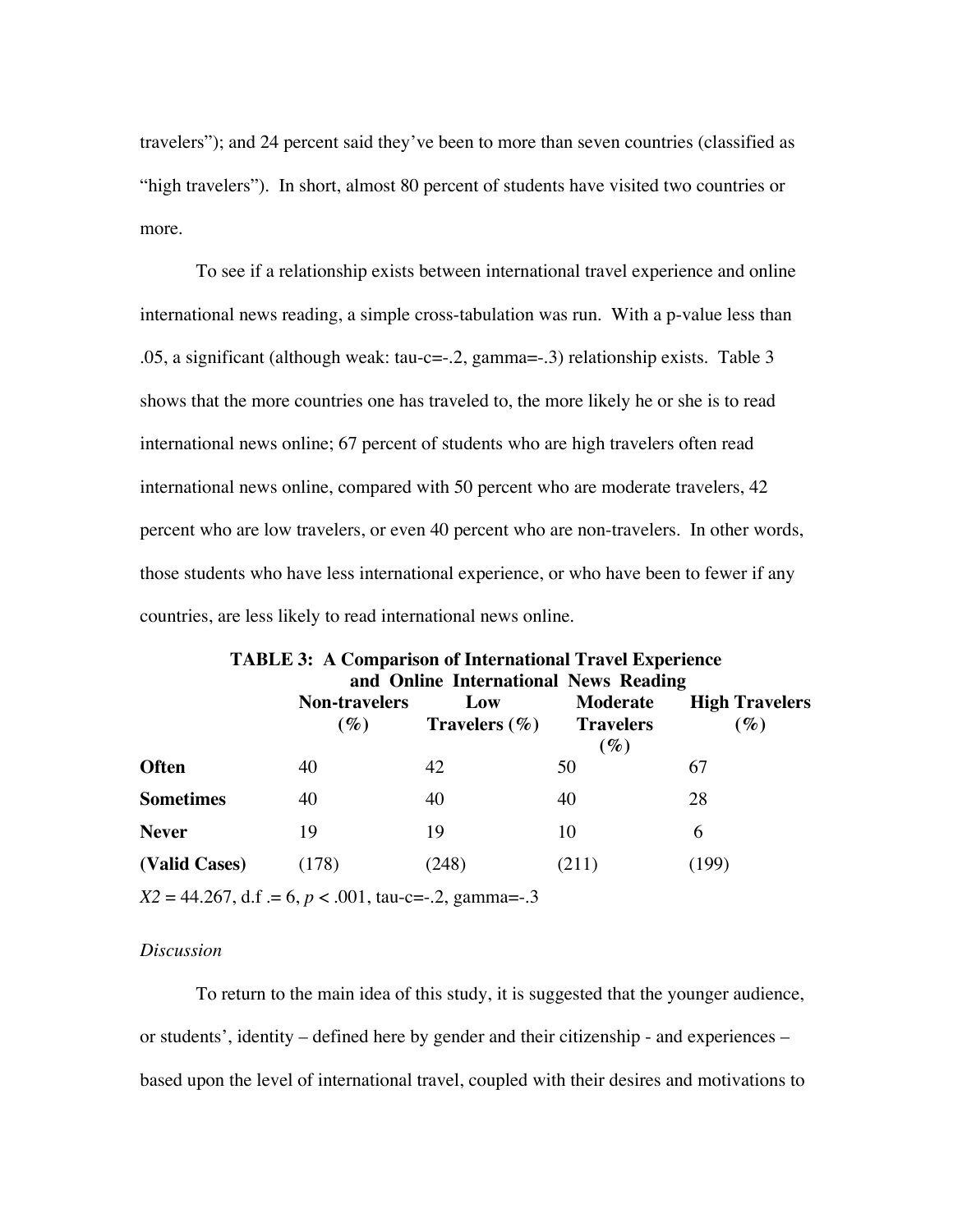learn more, influence their medium of choice, the Internet, and its contents, international news. This is an application of the uses and gratifications perspective to better understand factors influencing student online international news reading and their need to know international news. It must be noted that although national news ranked first as the news topic most often read by students online, a study of international news, particular post Sept. 11, and particularly because of its position via this survey as the #2 kind of news read online among young readers, a study concerning online international news reading proved more interesting and important. The fact that a lack of research regarding this topic exists also points towards its necessity.

As previously noted, one of the uses and gratifications "tenets" is that of surveillance, or a user's ability to order his or her environment. It is hoped that the hypothesis tested and the research question addressed in this study satisfy this definition and adds to the body of literature around it; students, male and female, are "surveying," or ordering their environment, through their selection of online international news. As pointed out, a user's identity – here defined as gender – should also increase the understanding. Gender influences his/her choice to view international news, with males doing so often significantly more so than females. It is interesting to note, however, that the difference decreases once the "often" and "sometimes" categories are combined; by this new calculation, 89 percent of men compared with 84 percent of women read online international news. The author cites this fact as a possibility, just as research currently shows the gender gap in a neutral medium to be decreasing, that the frequency gap of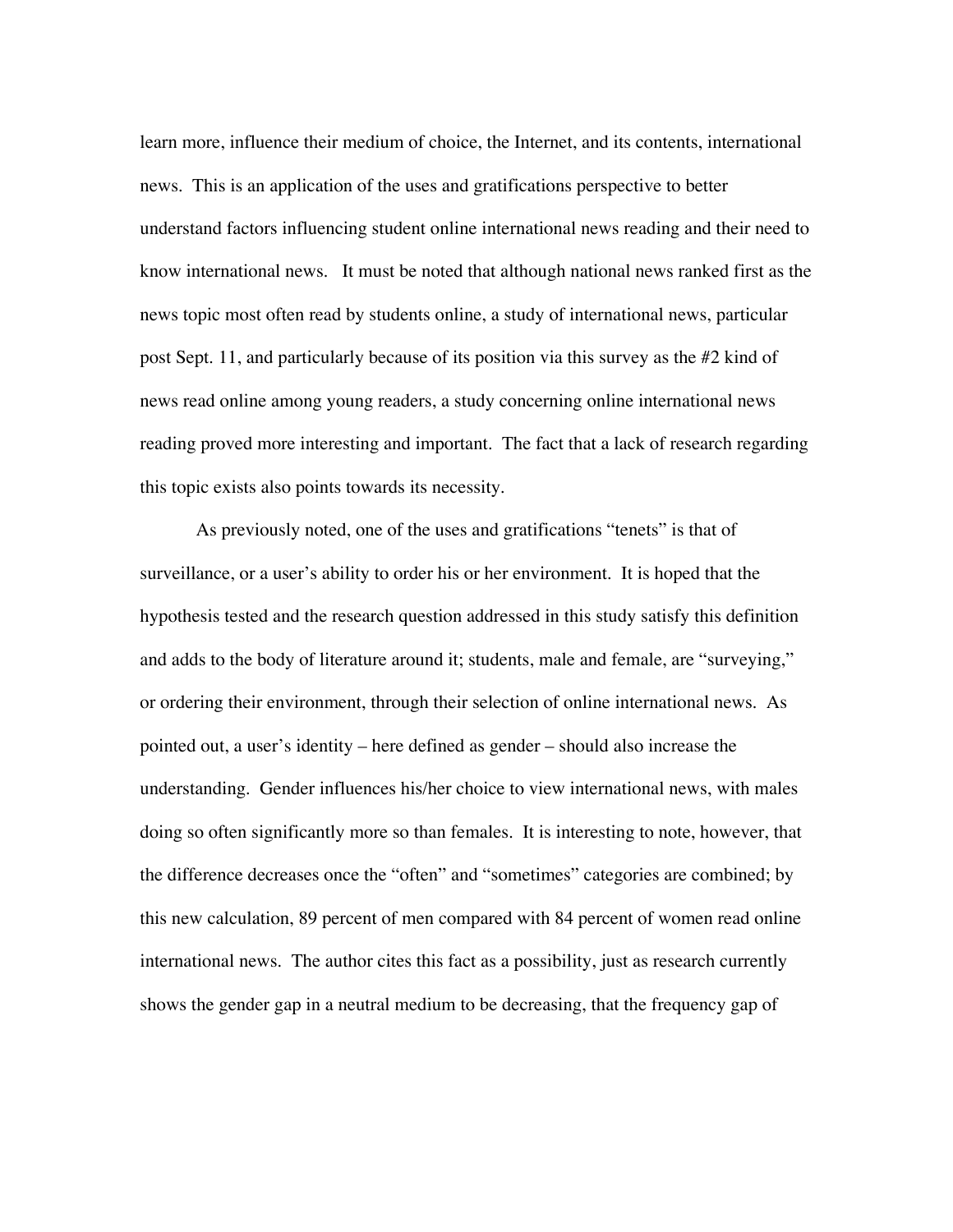often reading online international news between genders may one day disappear. This may occur as the difference in familiarity with the medium between genders disappears.

One other consideration regarding this similarity is that of the difficulty of defining international news. As previously pointed out, it is difficult to pinpoint from an American perspective just what is meant by this term; having non-American citizens included in this study's sample may complicate the issue, although such a small percentage of foreign students participated in this study (roughly 4%) that it is difficult to draw any significant conclusions. It can be noted that once the "often" and "sometimes" categories for reading online international news are collapsed, the difference between U.S. citizen-students and non-U.S. citizen-students reading international online news often virtually disappears; 91 percent of U.S. citizen-students and 93 percent of non-U.S. citizen-students read it. However, again, any definitive conclusions are virtually impossible to draw from this 4% sample. This area definitely requires additional research, not only into American understanding of the term, but international comprehension of it.

One's international experience – here defined by the number of countries a student has visited – also requires further discussion. Various reasons exist for why this age group would travel regardless of the Sept. 11 tragedy, including study abroad trips<sup>34</sup>, personal exploration, etc. Surveillance, coupled with curiosity, is a reason why student travel would explain online international news reading; *familiarity* with an area breeds personal understanding of it and a desire, or curiosity, to know more<sup>35</sup>.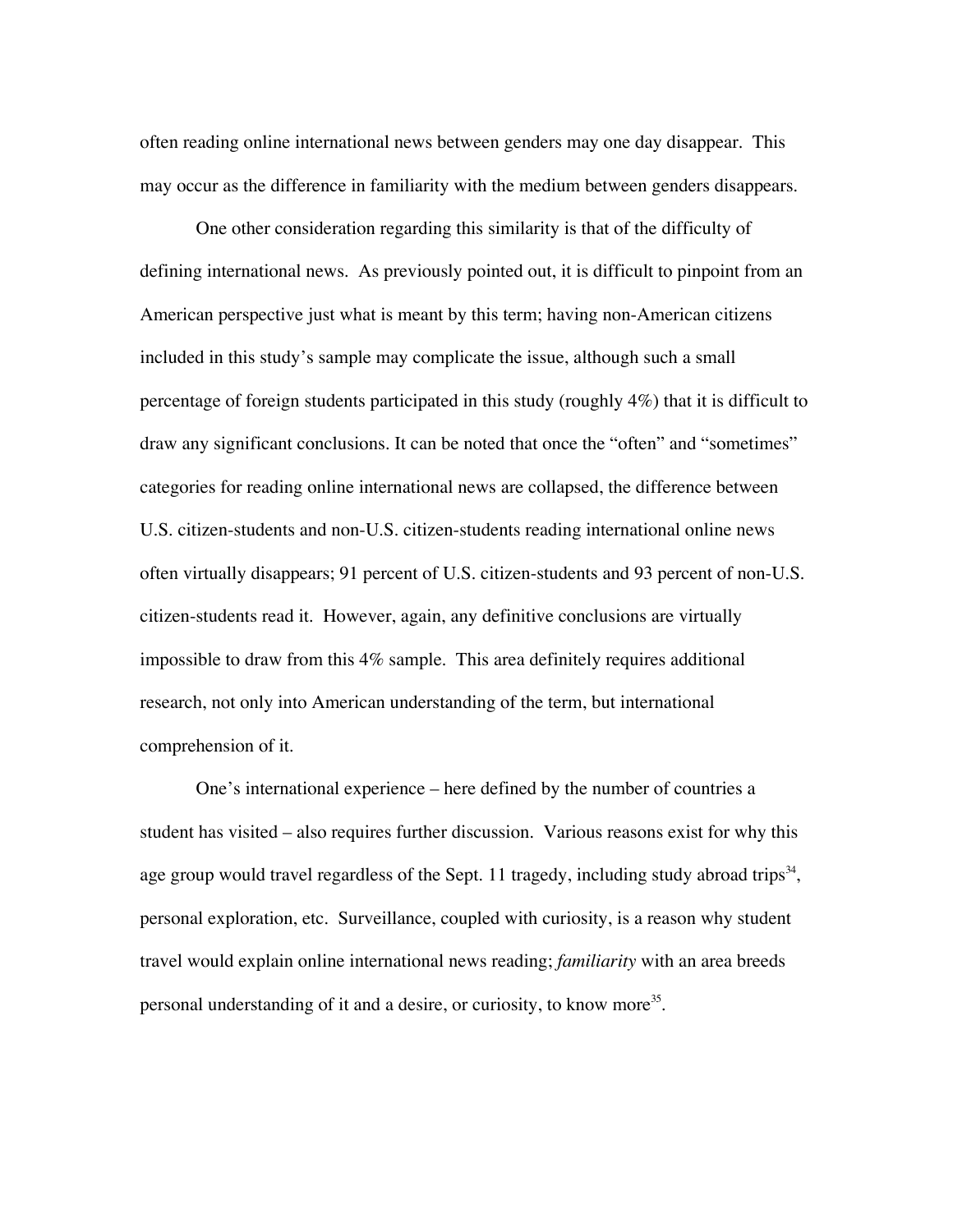This idea suggests at least two topics for future study. Had students not traveled so much before, and hence did not have a personal interest in international news? Does the kind of international experience – positive or negative – affect one's gratification in reading international news online? Or perhaps, could the concept of familiarity be stretched to encompass not just a physical awareness of a location, but also a virtual through the advancements of current Internet technology? What of the relationship between online international news reading and need for orientation, as in the case of students related to or friends with soldiers overseas, regardless of international travel experience? This area deserves additional research.

As with any study, this one is not free from its limitations. For example, it has a low response rate, even for having been a Web-based survey. It must be noted, however, as pointed out, that literature regarding Internet survey response rates is still new. Some Web studies have received up to a 44 percent response rate<sup>36</sup>. In a recent study on Internet surveys, it was noted, "Response rates in Internet surveys can be anything… up to 80 % and down to next to nil. The average response rate is just a function of the mix of methods used. The important thing is to make the best use of each method" and 'method' can include email invitations, having met participants, incentives and Web form rather than a cumbersome response format  $37$ . Even though this study, with the reminder email, used appropriate mixed methods and, therefore, captured what researchers regard as the best response possible at the time, it should probably be called a pilot study at this stage. Future Web-based surveys should expand upon the ideas presented herein as well as offer incentives to increase the response rate.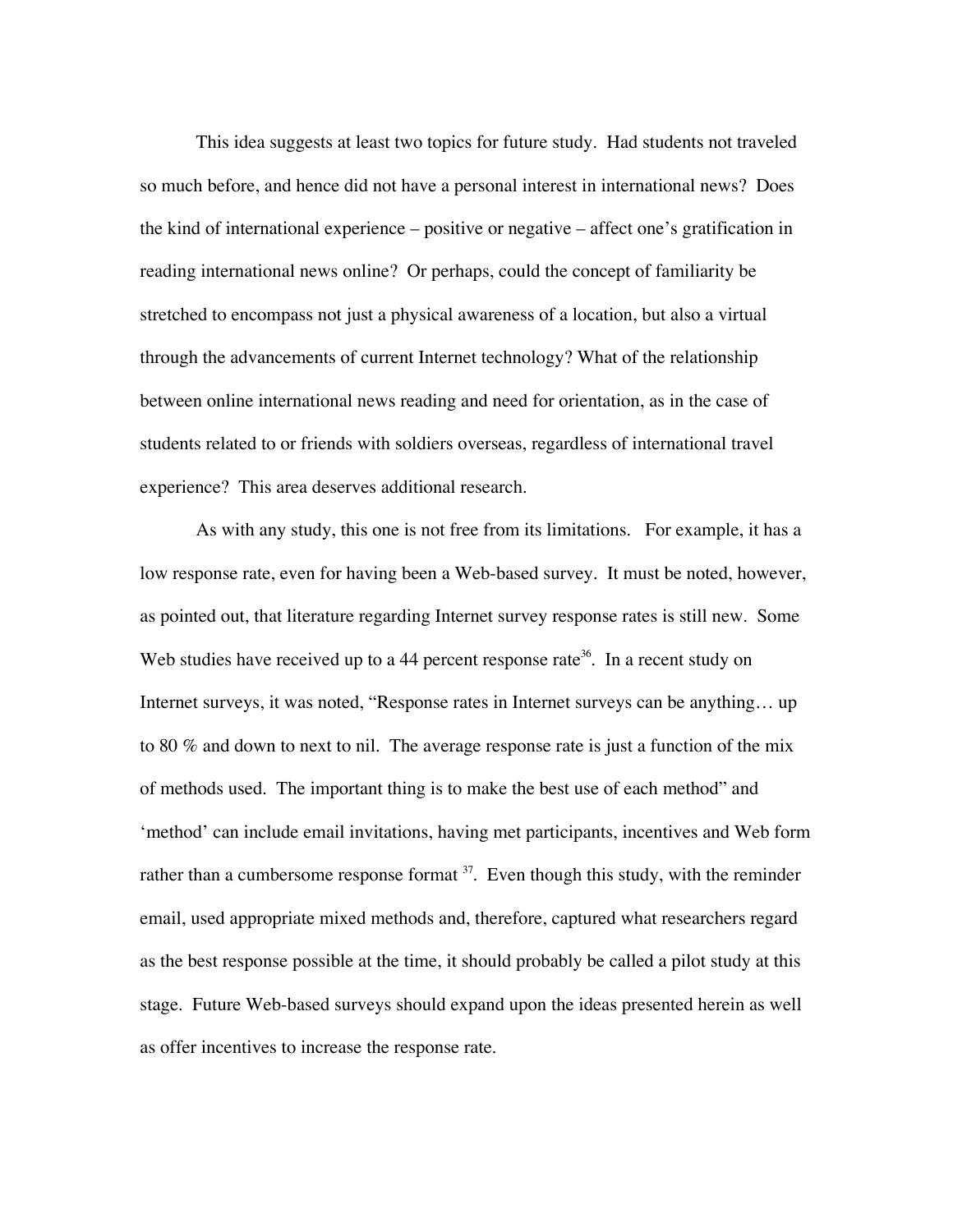Also, while this paper is citing the uses and gratifications approach, it focuses more on the uses elements of the paradigm than the gratifications sought. More research addressing this latter aspect of the theory is needed, particular the "why" behind students reading online international news.

#### *Conclusion*

These findings are significant in a number of ways. First, they add, hopefully, to the small body of existing studies applying the uses and gratifications approach, particularly those focusing on the uses aspect, or surveillance, curiosity and personal identity as reasons for media content choice, to Internet research. It is also hoped, to restate, that these findings will add to projects concerning age and gender and online news reading and online international news reading<sup>38</sup>, particularly since the Internet is an international medium.

Second, this study intends to suggest the concept of familiarity as an underlying concept in the uses and gratifications paradigm. This is particularly important as the Internet takes on more interactive and realistic virtual capabilities. It is anticipated that through the power of technology visiting a location physically as compared to virtually may one day blend through computer technology's ability to combine sight, sound, smell, touch, etc. Until that time, the physicality of international travel deserves greater attention.

Third, although race and class or income were not within the scope of this paper, further studies into race and Internet studies, particularly those with a uses and gratifications perspective, is highly encouraged. Also, class, especially with 30 percent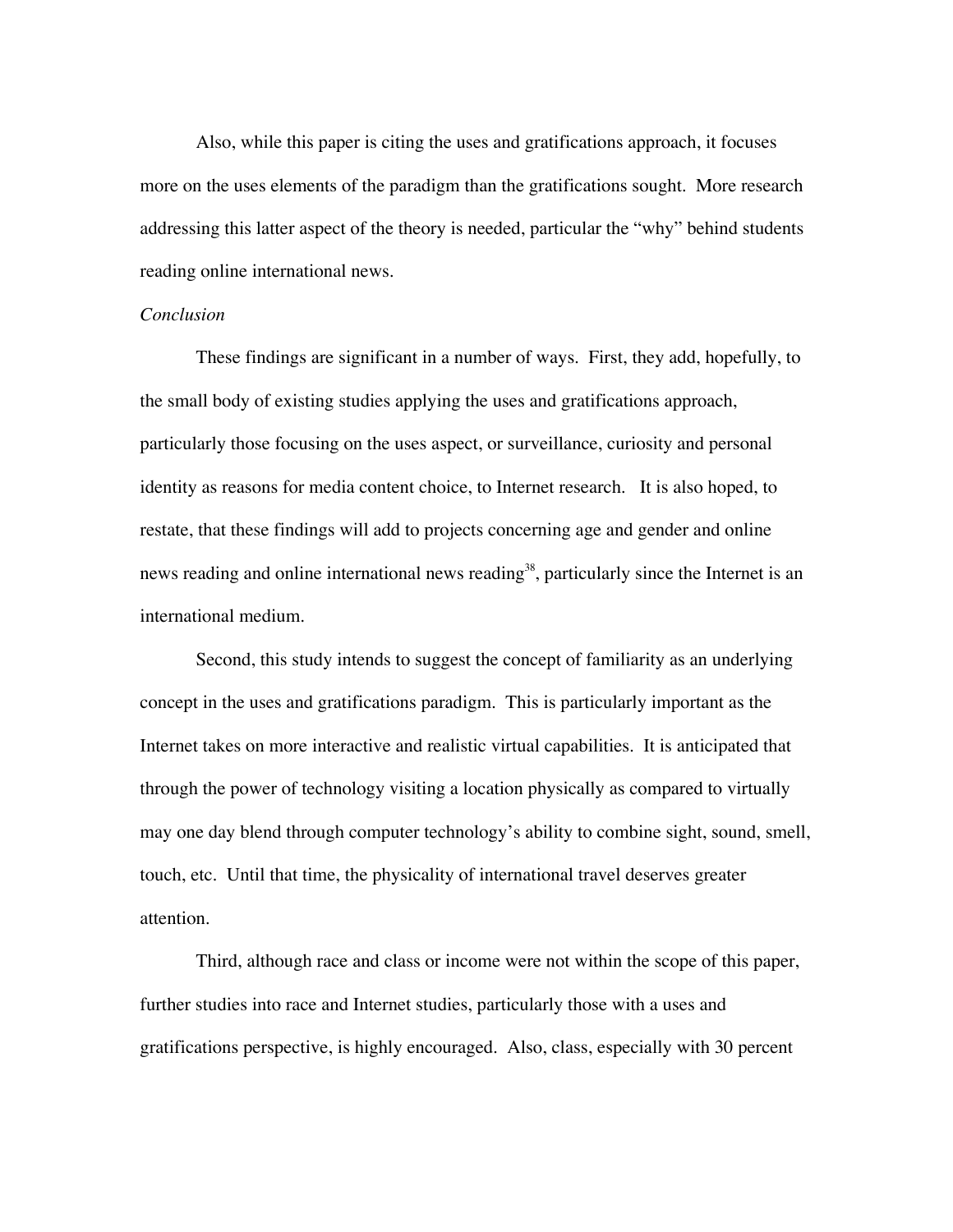of the sample indicating a household income of \$100,000 or more, is particularly important; with recent literature indicating that the digital divide continues to widen, it is noted that this particular student body sample may be a unique subset of the population, and, perhaps, not as representative of the younger online news reading audience as trusted.

Fourth, a unique relationship exists between what the students study and what they search for online. It is not unfathomable that what students, or the younger online audience, search for online directly relates to their summative experience, including what they are studying in school. More research into this connection, the individual sociological factors influencing medium choice, following the uses and gratifications approach, is also called for.

Lastly, it is hoped that this research inquiry will add further insight into why and how online international news readership trends are increasing in the industry. Also, as a pilot study, it suggests an area for further inquiry into not only what international news is, from both an American and a non-American perspective, but which countries students are monitoring, and why.

<sup>|&</sup>lt;br>|<br>| <sup>1</sup> Kohut, A. (2002, July 1). Young people are reading – everything but newspapers. *Pew Research Center for The People & The Press*; http://www.people-press.org, retrieved March 2004.

<sup>2</sup> Johnson, M. (Dec, 2000). How well do editors know their readers? *Quill,* 88 (10), pp. 56-58.

<sup>3</sup> See, for example, Facts & figures. (Mar/Apr 1999). *Online,* 23 (2), p. 16.

<sup>&</sup>lt;sup>4</sup> Lowrey, W. (Fall, 1999). From map to machine: Conceptualizing and designing news on the Internet. *Newspaper Research Journal,* 20 (4), pp. 14-28.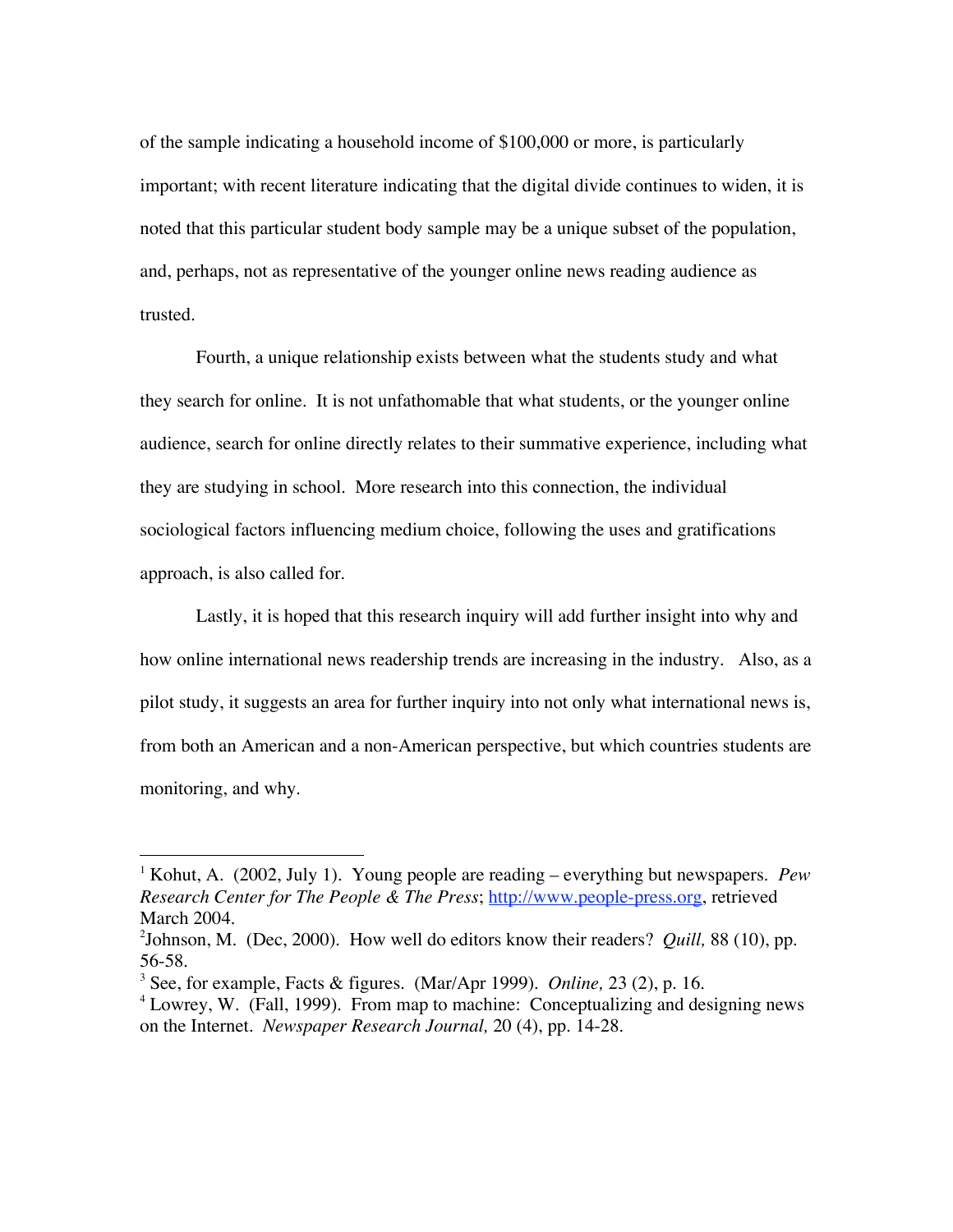5 See Smillie, D. (1997, Feb. 13). Foreign news finds niche on the Net. *Christian Science Monitor,* 89 (55), p. 12; & Pohlig, C. (Winter 2003). How a newspaper becomes 'H.I.P.' *Nieman Reports*, 57 (4), pp. 24-27.

8 Strupp, J. (2001, Oct. 8). Wires hum with activity as locals think globally. *Editor & Publisher,* 124 (39), p. 5.

<sup>9</sup> The State of the News Media. (2004). Journalism.org. Retrieved from http://www.stateofthenewsmedia.org/index.html on March 31, 2004, p.12.

<sup>10</sup> The State of the News Media. (2004). Journalism.org. Retrieved from http://www.stateofthenewsmedia.org/index.html on March 31, 2004, p.11.

<sup>11</sup> Brown, M. (2000, Oct. 2). Bringing people closer to the news. *Brandweek*, 41 (38), p.IQ26.

<sup>12</sup> Hargrove, T.,& Stempell III, G. H. (Fall, 2002). Exploring reader interest in international news. *Newspaper Research Journal*, 23 (4), pp. 46-51.

13 Ono, H. (March, 2003). Gender and the Internet. *Social Science Quarterly,*84 (1), pp. 111-121.

<sup>14</sup> Schmitz Weiss, A., Meraz, S., Figur, N., & Poindexter, P. M. (July, 2003). Experience and Internet news: The *real* reason for the online news reading gender gap. Presented at the 2003 AEJMC Annual Convention in Kansas City, MO, Newspaper Division.

<sup>15</sup> Hargrove, T.,& Stempell III, G. H. (Fall, 2002). Exploring reader interest in international news. *Newspaper Research Journal*, 23 (4), pp. 46-51.

<sup>16</sup> Papper, R. A., Holmes, M. E., & Popovich, M. N. (Spring, 2004). Middletown media studies: Media multi-tasking… and how much people really use the media. *The*

*International Digital Media & Arts Association Journal*, 1 (1), p. 34.

<sup>17</sup> Ibid, p. 36. 18 See: Rappoport, P. N. (2002). The Internet and the demand for news. *Prometheus*, 20 (3), p. 261; & Notess, G. R. (Feb/Mar 1996). News resources on the World Wide Web.

*Database Magazine*, 19 (1), pp. 12-20.

19 Woodyard, C. (2003, March 25). War, terrorism scare off business travelers. *USA Today*, p. 01b.

20 DeLisser, E. (2004, Feb. 26). Travel rebound? Passport applications jump. *Wall Street Journal – Eastern Edition,* p. D1, and Reina, P. (2003, Dec. 15). After a slump similar to America's, global aviation takes off. *ENR: Engineering News-Record,* 251 (24), pp. 43-46.

21 Gaines, A. (2001, Sep/Oct). Passport to knowledge. *Crisis (The New),* 108 (5), pp. 38-41.

 $2<sup>22</sup>$  These include some descriptive studies in from the 1940s, variables linked to media consumption in the 1950s and 1960s, and alternatives to this limited-media effects paradigm in the late 1960s and early 1970s. See Perry, D. K. (1996). Theory and

<sup>6</sup> Will TV news-or its audience-finally grow up? (Sept. 24, 2001). *Electronic Media*, 20 (39), p.9.

<sup>7</sup> Rappoport, P. N. (2002). The Internet and the demand for news. *Prometheus*, 20 (3), p. 255.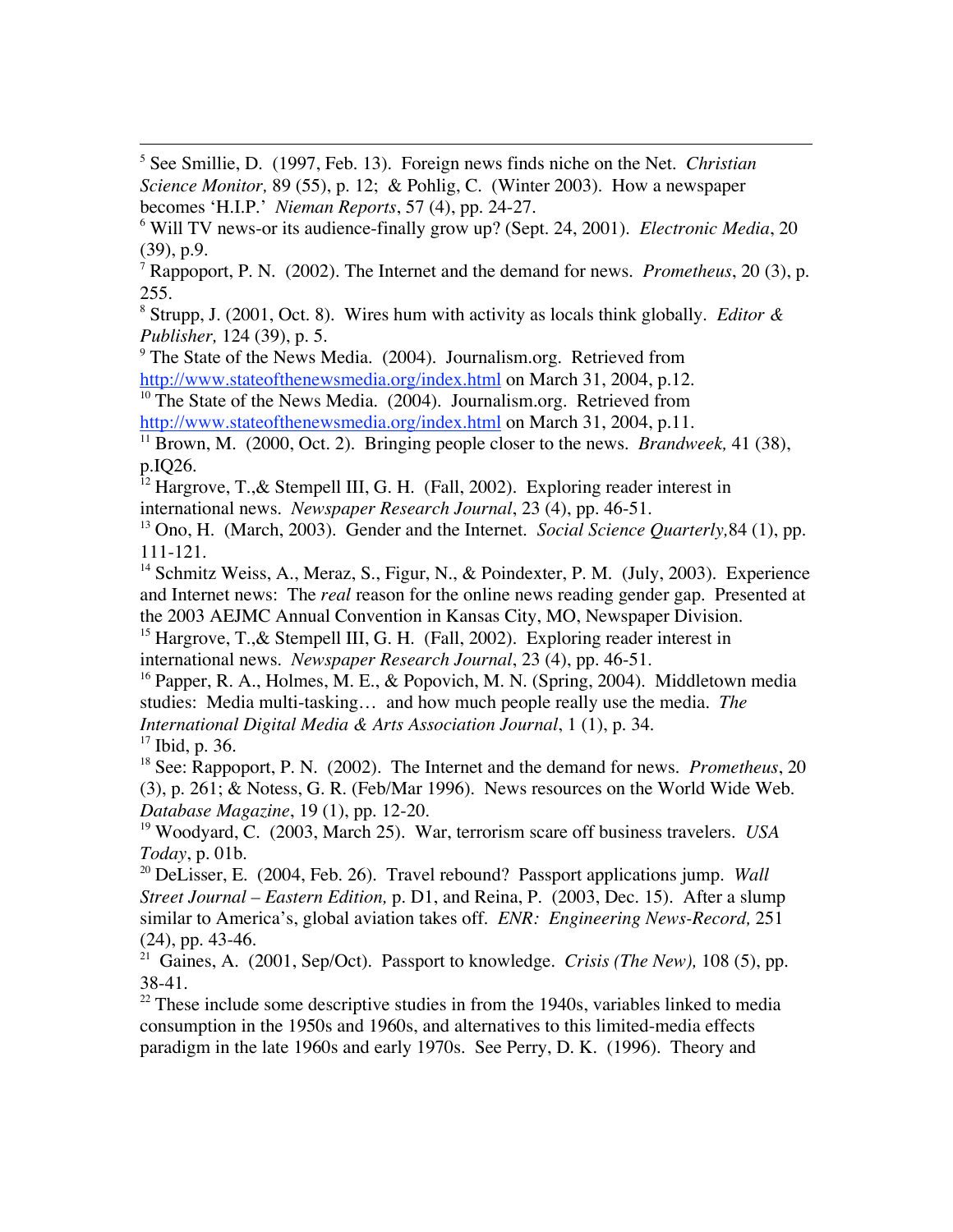research in mass communication: Contexts and consequences. Lawrence Erlbaum Associates. Mahwah, NJ, p. 50.

 $\overline{a}$ 

23 Severin, W. J., & Tankard, J. W., Jr. (2001). *Communication theories: Origins, methods, and uses in the mass media,*  $5<sup>th</sup>$  ed. Addison, Wesley Longman, Inc.: NY.

<sup>24</sup> Berelson, B. (1949). What 'Missing the Newspaper' Means, in P. Lazarsfeld and F. Stanton (eds.), *Communication Research 1948-1949*. Harper: NY.

<sup>25</sup> Poindexter, P. M., & Conway, M. (Winter, 2003). Local, network TV news shows significant gains. *Newspaper Research Journal*, 24 (1), p. 115.

26 Adapted from Tan, A. S. (1981). *Mass communication theories and research*. Gird Publishing, Inc.: Columbus, OH, p. 298.

<sup>27</sup> McQuail, D. (2000). McQuail's mass communication theory,  $4<sup>th</sup>$  ed. Sage: Thousand Oaks, CA, p. 388.

28 Severin, W. J., & Tankard, J. W., Jr. (2001). *Communication theories: Origins, methods, and uses in the mass media*, 5<sup>th</sup> ed. Addison, Wesley Longman, Inc.: NY, pp. 297-298.

29 Severin, W. J., & Tankard, J. W., Jr. (2001). *Communication theories: Origins, methods, and uses in the mass media*, 5<sup>th</sup> ed. Addison, Wesley Longman, Inc.: NY, pp. 297-298.

 $30$  The classic and one of the first examples is the anthology put together by: Blumler, J.G., & Katz, E. (eds.). (1974). *The uses of mass communications: Current perspectives on gratifications research.* Sage: Beverly Hills, CA.

<sup>31</sup> See Poindexter, P. M., & McCombs, M. E. (2000.) Research in mass communication: A practical guide. Bedfor/St. Martin's: Boston, p. 89.

32 Baxter, L. A., & Babbie, E. (2004). *The basics of communication research.* Wadsworth/Thompson Learning. Belmont, CA: 196-198.

 $33$  Additional information regarding how these figures compare with university statistics can be obtained by contacting the author. They are intentionally left out of this study here to maintain confidentiality.

34 Gaines, A. A. (Sep/Oct, 2001). Passport to Knowledge. *Crisis (the New),* 108 (5), pp. 38-41.

<sup>35</sup> There is a lot to be said about *unfamiliarity* with an area, too, and dependency on the media for information because of that lack of acute awareness. (Please see, for example, Shoemaker and Reese's comments on molding social reality (Shoemaker, P.J., & Reese, S. D. (1996). *Mediating the message: Theories of influences on mass media content*, 5<sup>th</sup> ed. Longman Publishers USA: White Plains, NY, p. 59.) That discussion is beyond the scope of this paper, however.

<sup>36</sup> see, for example, the recent 2003 UW-Madison Student Computing Survey found at http://www.doit.wisc.edu/about/research/2003/student.asp on December 9, 2003

 $37$  Marcussen, C. H. (2001). Response rates in Internet surveys – Experiences from an online expert survey into WAP for business travelers. *Innovations of Online Market Research*, IIRConferences.nl, Research Centre of Bornholm, Amsterdam, pp. 23, 20.